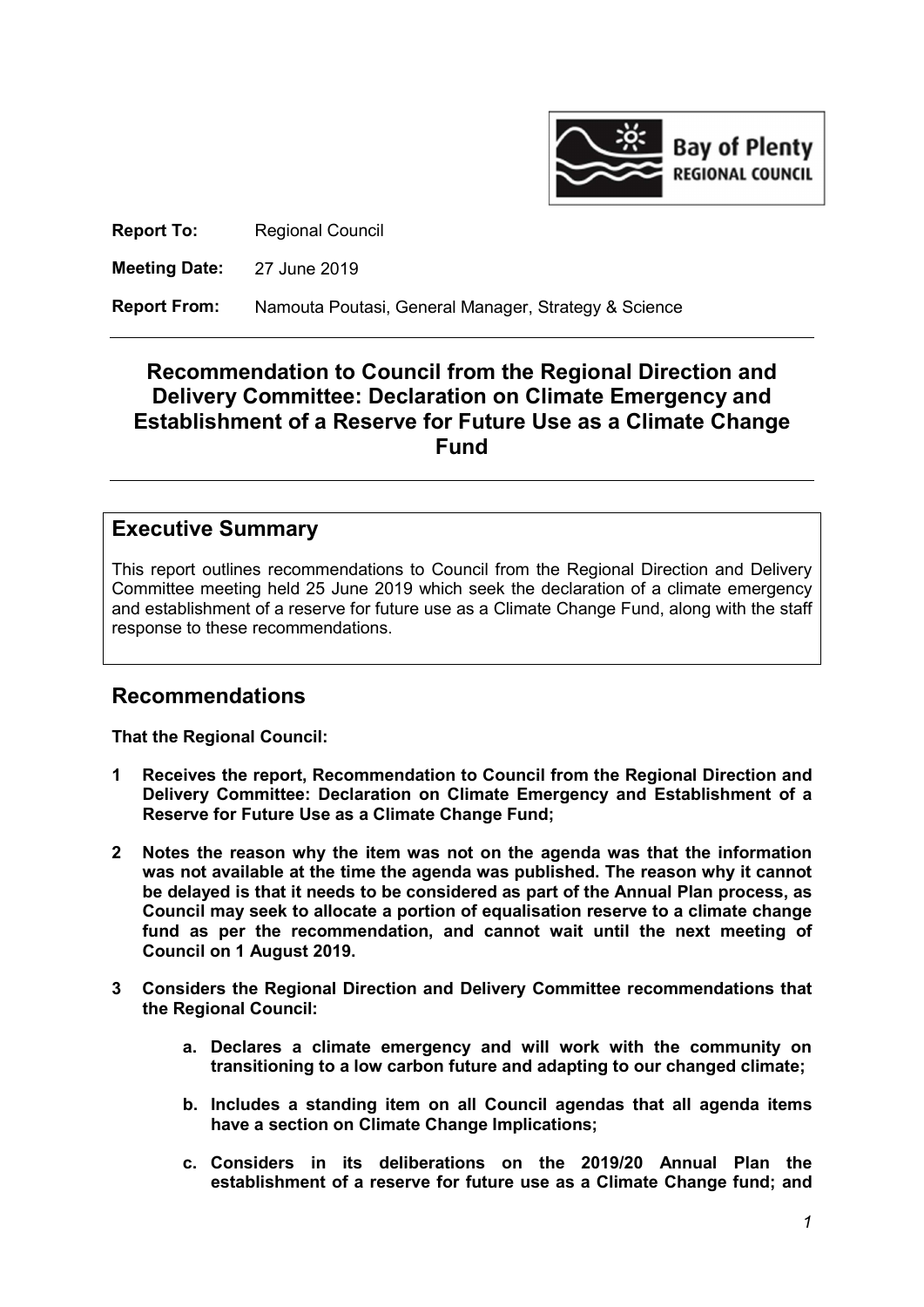requests staff to commence urgent work to bring back recommendations to Council on the future shape and use of the fund.

- d. Notes that Council has identified climate change as a key strategic issue and is already taking action on climate change in terms of both mitigation and adaptation, including through the draft Climate Change Action Plan.
- 4 Considers the staff response to the above recommendations as outlined in the report under section 2 and in doing so:
- 5 Agrees to:
	- a. Declare a climate emergency and work with the community on transitioning to a low carbon future and adapting to our changed climate;
	- b. Ring fence \$500,000 from the equalisation reserve for the 2019/20 year with the specific use of these funds being undetermined until Council approves the climate change fund.

## 1 Background

Following direction from the Council Meeting on 13 June 2019, a report 'Options for making a declaration on climate change and the potential establishment of a climate change fund' was provided to the Regional Direction and Delivery Committee 25 June 2019 meeting which outlined options for Council to make a declaration around climate change, including possible advantages and disadvantages, and to consider the establishment of a specific climate change fund.

The above recommendations were resolved and passed at the 25 June 2019 meeting for Council's consideration.

It is noted that the recommendation to declare a climate emergency is not part of the Annual Plan process, but is a significant issue for the community and is linked to the ring fencing of reserve funding for future use as a Climate Change Fund.

For further background information on the proposals, please refer to the report, 'Options for making a declaration on climate change and the potential establishment of a climate change fund' provided on the Regional Direction and Direction Committee 25 June 2019 meeting agenda.

## 2 Staff comments on recommendations

### 2.1 Climate emergency

Staff recommend that Council adopts this recommendation in its entirety. This was supported by the majority of Councillors at the meeting of the Regional Direction and Delivery Committee on 25 June 2019, noting that there were some reservations around the use of the term 'emergency'.

### 2.2 Climate change implications section for agenda items

Staff note that as part of the report template review for the implementation of Infocouncil in the new triennium, it will be mandatory for staff to give consideration to